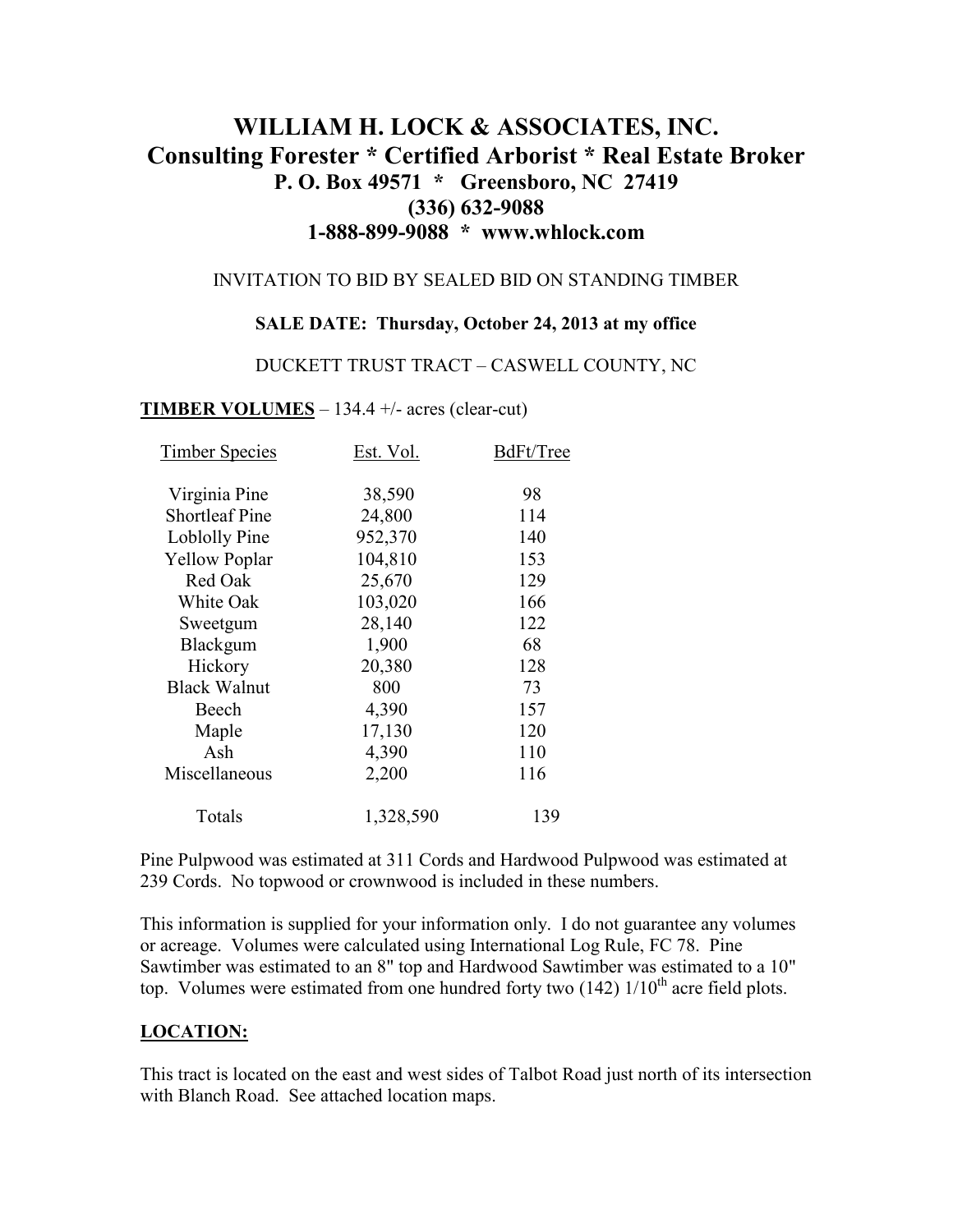Page Two Duckett Trust Tract - Timber Sale Sale Date: Thursday – October 24, 2013

## **BIDS:**

The Duckett Trust Tract is being sold on a lump sum sealed bid basis. Bids will be accepted by **regular mail** if received by 5:00 pm on Wednesday, October 23, 2013 **OR** bids will be accepted by **email (whlock@whlock.com), telephone (336-632-9088), fax (336-632-9088), or in-person** at my office until 11:00 am on Thursday, October 24, 2013. At 11:00 am on Thursday, October 24, 2013 all bids received will be recorded. The successful bidder will be notified within 24 hours of the bid openings. A 10% deposit may be requested to be delivered to William H. Lock & Associates, Inc. within 72 hours of the bid opening. The balance of the sales price is to be delivered at the sale closing. The seller reserves the right to refuse or accept any and all bids. Seller will consider all bids. The seller will be responsible for the timber deed preparation, revenue stamps if recorded, and the forestry consultant fees. The buyer will be responsible for all other closing costs. A \$1,000 performance deposit will be payable to W. H. Lock  $\&$ Associates, Inc. Forestry Trust Account at closing and held in a non-interest bearing trust account until satisfactory completion of logging. WHL & Associates, Inc. will have the express right to use the performance deposit at their sole discretion in order to fulfill any of the Conditions of Sale or obligations of the contract. The performance deposit does not limit the buyer's liability.

### **PLACE OF SALE:**

The timber sale will be held at the office of William H. Lock & Associates, Inc. in Greensboro, NC. The office address is 375 S. Swing Road, Greensboro, NC 27409. Telephone and Fax: 336-632-9088; Email: whlock@whlock.com

### **CONDITIONS OF SALE**:

1. The Buyer shall have 24 months from the date of the timber deed to cut and remove all merchantable timber within the "Sale Areas". "Creek Buffers" have been marked with Blue Paint. No blue painted trees marking the buffer boundaries may be cut and no trees within these buffers may be cut. Buyer, with prior approval from WH Lock  $\&$ Associates, Inc., will be allowed to cross these "no cut" buffers to access separated areas of the sale. All Best Management Practices, Forest Practice Guidelines, and any applicable river basin or watershed regulations would need to be followed for these stream crossings. The sale boundaries are marked with pink flagging. No trees beyond the pink flagging are to be harvested.

2. The Buyer shall access the tract from Talbot Road. There is one existing woods path leading into the largest northwestern section. All access routes will need to be installed and/or maintained according to all North Carolina Best Management Practices, Forest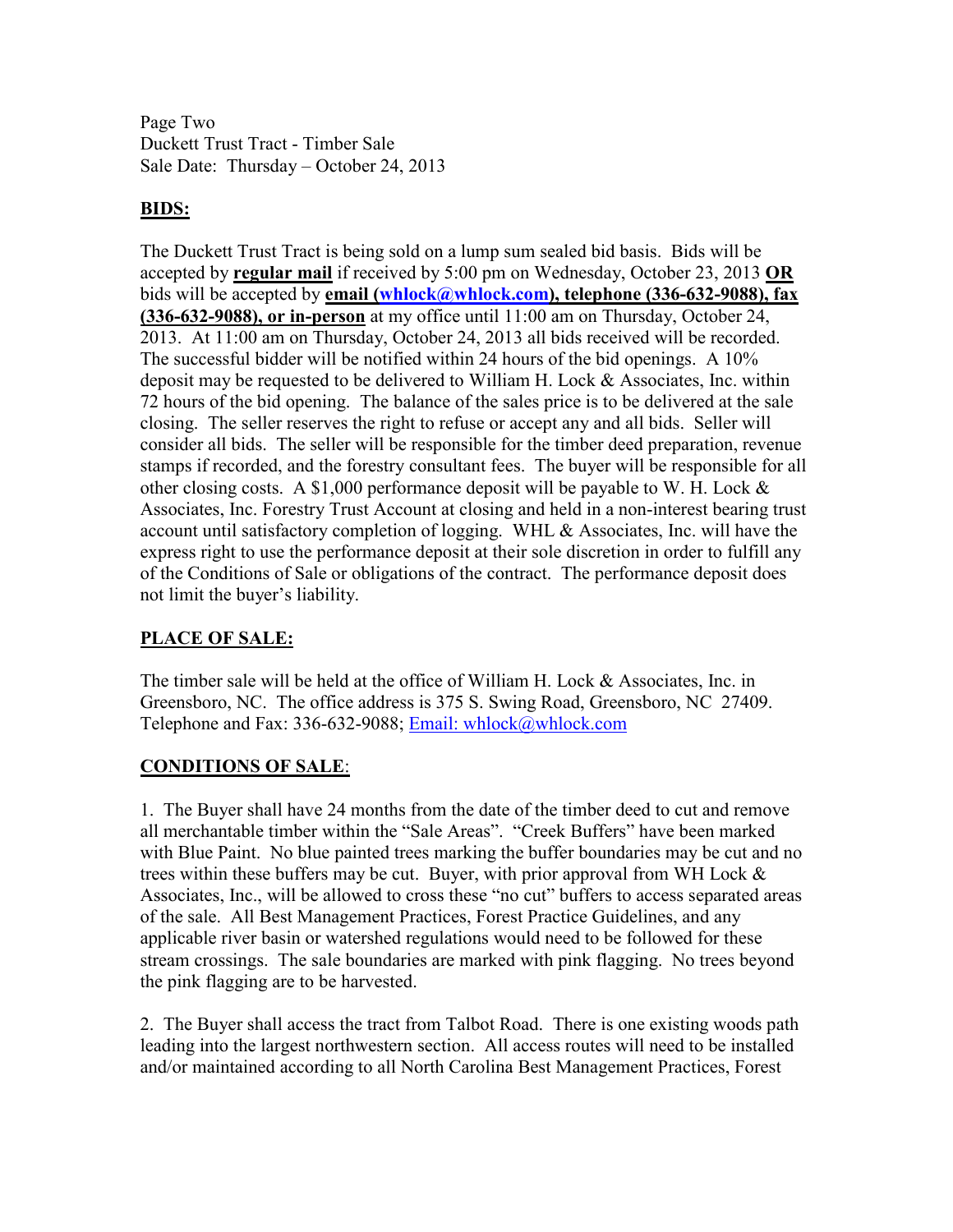Page Three Duckett Trust Tract - Timber Sale Sale Date: Thursday – October 24, 2013

Practice Guidelines, and any applicable river basin or watershed rules. All roadways must remain open and passable by ordinary traffic at all times. The roadways must be left in similar condition at the completion of the harvesting, operation as they were at the beginning of the harvesting operation, reasonable wear and tear accepted. Call W.H. Lock if there are questions concerning access routes.

3. The Buyer is responsible for maintaining a clean site. No equipment parts, trash, tires or other debris shall be left on the property. It shall be the Buyer's responsibility to clean up any hazardous material or chemical waste spills including but not limited to Diesel Fuel, Hydraulic Fluid, Machine Oil, and/or Gasoline upon the subject property. Responsibility will include any required remediation including but not limited to the removal of contaminated soils.

4. Harvesting operations must not interfere with any farming operations and farming operations must not interfere with any harvesting operations. Decking, loading or hauling will not be permitted in any existing open fields or pastures immediately adjacent to the timber unless approved by William H. Lock & Associates, Inc. If approved, open areas must be free of logging debris, smoothed when completed, and re-seeded if necessary. All loading decks and truck parking areas must be reseeded when the harvesting operation is completed.

5. The Buyer is responsible for following all Federal, State, and local regulations regarding timber harvesting activities. If required, Buyer is responsible for obtaining any necessary permits or licenses required for timber harvesting. All logging operations must conform to North Carolina Best Management Practices, Forest Practices Guidelines, and any applicable river basin or watershed rules. In the event that a non-compliance situation is identified on the tract as a result of the harvesting operation, William H. Lock & Associates, Inc. will have the express right to suspend the harvesting operation until the situation is brought into compliance. No trees or other logging debris shall be left in or across the property boundary, sale cutting lines or access roads and paths.

6. All necessary property lines, corners and sale harvest boundaries have been marked with pink flagging. No flagged or painted trees denoting the property and/or sale boundary shall be cut and no trees outside the boundary lines shall be cut. If trees marking the property lines or sale boundary are cut, North Carolina timber trespass laws may apply. No trees shall be cut to fall on a neighboring landowner's property or where potential damage may occur. If existing property corners are damaged or removed as a result of the harvesting operation, Buyer agrees to replace the markers at the correct surveyed location at their own expense.